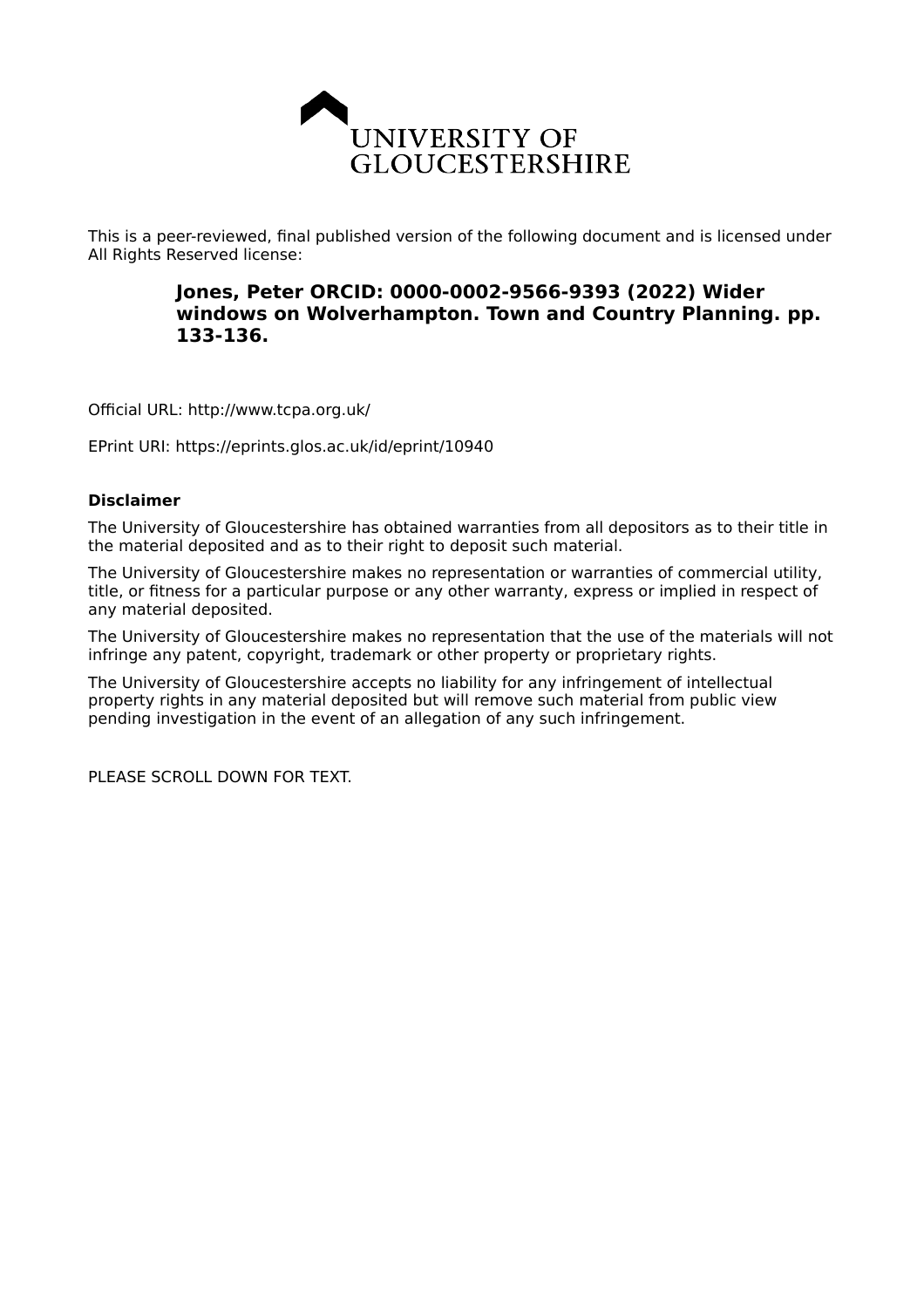# wider windows on wolverhampton

**Peter Jones** considers the role of brownfield development within the focus on levelling up regional economic inequalities

As the train from Stafford approaches Wolverhampton, two signs catch the observant traveller's eye. Out of the left-hand windows a sign heralds the National Brownfield Institute, while out of the opposite windows the sign on the new offices of the Department for Levelling Up, Housing and Communities, billed as the first new government headquarters outside London, is clearly visible. In some ways, this bilateral juxtaposition of signs evokes a seemingly new political spirit of economic and social regeneration — the National Brownfield Institute is under development, and the longawaited Levelling Up White Paper was published in February 2022. This short article outlines, and reflects on, brownfield development and the concept of levelling up.

## **Brownfield land and the National Brownfield Institute**

The National Planning Policy Framework refers to brownfield land as 'previously developed land', and defines it as 'land which is or was occupied by a permanent structure, including the curtilage of the developed land [...] and any associated fixed surface infrastructure'.<sup>1</sup> This definition excludes land that is, or was last, occupied by agricultural or forestry buildings, land that has been developed for mineral extraction or waste disposal, residential gardens, parks, recreation grounds and allotments in built-up areas, and land that was previously developed but where the remains of a permanent structure or fixed surface structure have blended into the landscape.

While all local authorities are required to publish an updated list of brownfield land under their jurisdiction annually, the occurrence, accuracy and frequency of publication varies considerably, and there is no definitive measure of the amount of brownfield land in England. Recent estimates of the extent of brownfield land vary. The National Housing

Federation, for example, has reported that in 2018 were some 18,000 brownfield sites across England covering 25,000 hectares of land,<sup>2</sup> while Sustainable Build has suggested that there are currently some 66,000 hectares of brownfield sites in England.<sup>3</sup> Geographically, brownfield land is found throughout England, but the main concentrations are in London and in the South East, North West, West Midlands and Yorkshire and Humberside regions, and the vast majority of brownfield sites are in urban, rather than rural areas.

The National Brownfield Institute is to be housed at the University of Wolverhampton's new Springfield Campus. Its vision is to 'create a world-class brownfield regeneration industry cluster through multi-sector partnership'.<sup>4</sup> More specifically, the Institute's goal is to 'realise the city's vision of becoming an International Centre of Excellence in brownfield regeneration, sustainable construction and circular economy', by 'securing the city's position at the forefront of construction and brownfield development nationally and internationally', by 'bringing new skills, innovative technologies and new policies for remediation and regeneration of brownfield sites', and by 'contributing to the 'levelling up' and green growth agendas'.4

## **Levelling up**

The ambition to 'level up'-i.e. to address and remediate significant local and regional inequalities without a consequent detriment to outcomes in prosperous places — was one of the pledges in the Conservative Party's manifesto for the 2019 general election. Since then, the term seems to have passed into popular usage and has been taken up enthusiastically by the Prime Minister, but the ideas behind it are not new. Newman,<sup>5</sup> for example, has suggested that reference to levelling up has appeared intermittently in parliamentary records since the 19th century, particularly about the relative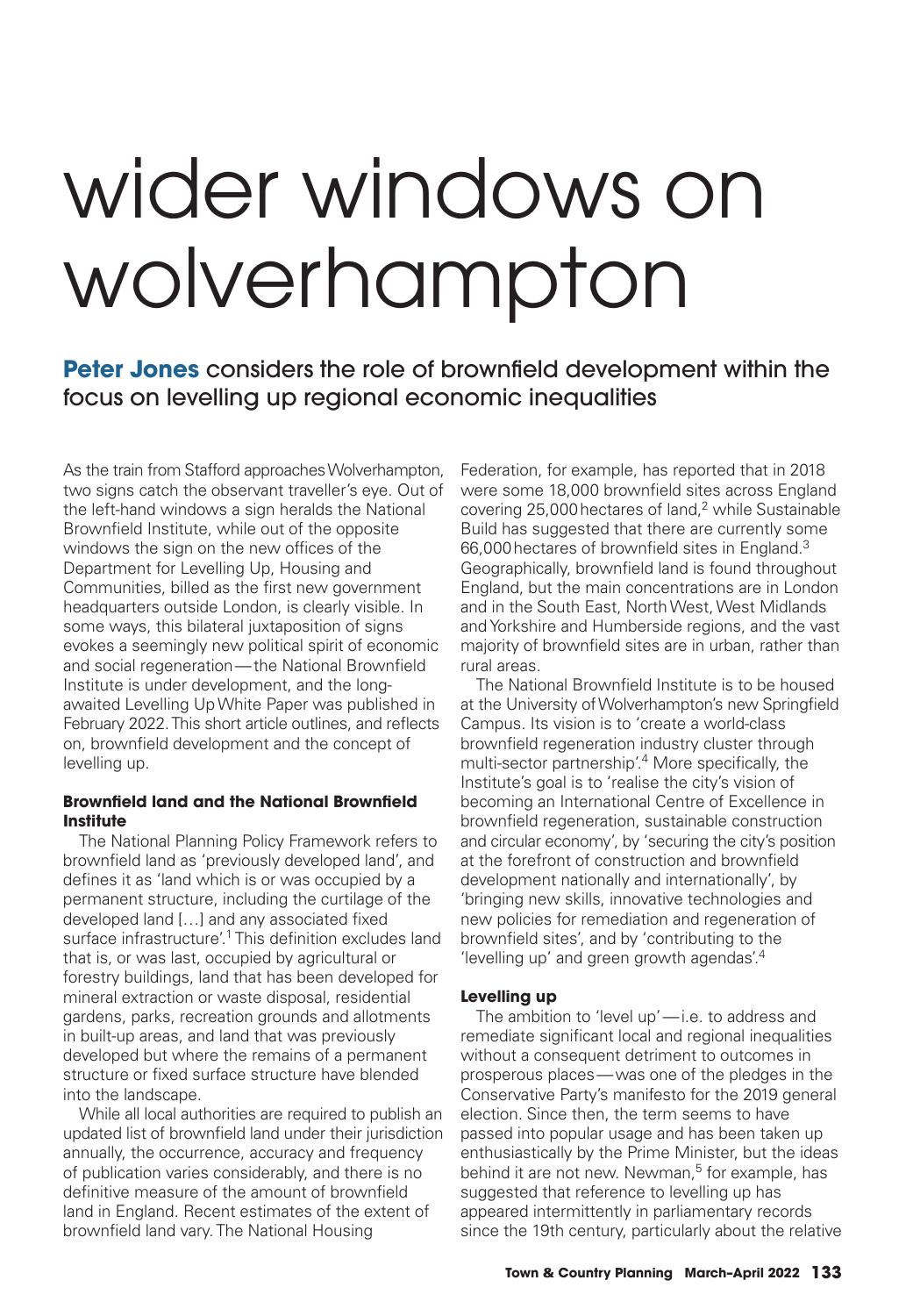positions of the Anglican and Catholic churches in Ireland, and that in the 20th century the term was used in relation to equality in government fundingand that, under the so-called New Labour government. levelling up was primarily used to refer to social policy, and more particularly to school funding.

 After the current Conservative government was elected in 2019, levelling up became a more central political commitment to tackle regional inequalities in regional productivity, with a focus on transport, broadband, and research and development investment.

 However, there is little detailed consensus about what levelling up means, and McCann and Ortega-Argiles<sup>6</sup> claim that 'levelling up narratives are inherently mutually contradictory'. Tomaney and Pike,<sup>7</sup> arguing that the current debate about levelling up primarily concerns how the Conservative government might consolidate its electoral gains in Wales, the Midlands and the North of England, go so far as to claim that nobody really knows what is meant by the term.

 Jennings *et al*. 8 argue that levelling up 'is not primarily concerned with redistribution between social classes, or even between regions, but rather targets communities that feel they have lost their centrality and standing'. Newman<sup>9</sup> claims that 'levelling up is a vision of a post-Brexit Britain in which there will be greater state investment, educational opportunity, regional equality, and regional independence'. King and Ives,<sup>10</sup> writing out of the Centre for Policy Studies, suggest that levelling up puts 'the emphasis on the devolution of power, so that local government can play a more active role in the local economy, and on a private sector which is incentivised to invest and operate in those areas which need it most'.

 At a more practical level, for some commentators levelling up implies investment in education, training and apprenticeships, and support for small businesses and enterprise; for others it involves more local decision-making and giving areas more control over investment; for others it involves a wide-ranging approach to harnessing both the public and private sectors to create sustained progress for communities; and yet others have described it in terms of the old chestnut of providing a level playing field for the UK's regions.

 Despite this apparent uncertainty, in September 2021 the government announced that the Ministry of Housing, Communities and Local Government was to become the Department for Levelling Up, Housing and Communities 'as the government delivers on its central mission to level up every part of the UK'.<sup>11</sup> At the same time the government announced the establishment of a Levelling Up Taskforce, 'to deliver a programme of tangible improvements in every part of the UK'. In the Department for Levelling Up, Housing and Communities' second headquarters in Wolverhampton, there will, for the first time, be a regular Ministerial presence outside London.12 The *Levelling Up the United Kingdom* White Paper, published in February 2022, says that levelling up 'means giving everyone the opportunity to flourish. It means people everywhere living longer and more fulfilling lives, and benefitting from sustained rises in living standards and well-being.<sup>'13</sup>

### **Refl ections**

The extent to which brownfield land will continue to contribute to social and economic regeneration, and how levelling-up policies will be played out, remain very much to be seen, but a number of issues merit attention.

For some commentators, brownfield land should have an important role in the levelling-up process.



While brownfield land is widely seen as having a major role to play in regeneration and levelling up, much of the nation's remaining brownfield sites require significant levels of remediation and decontamination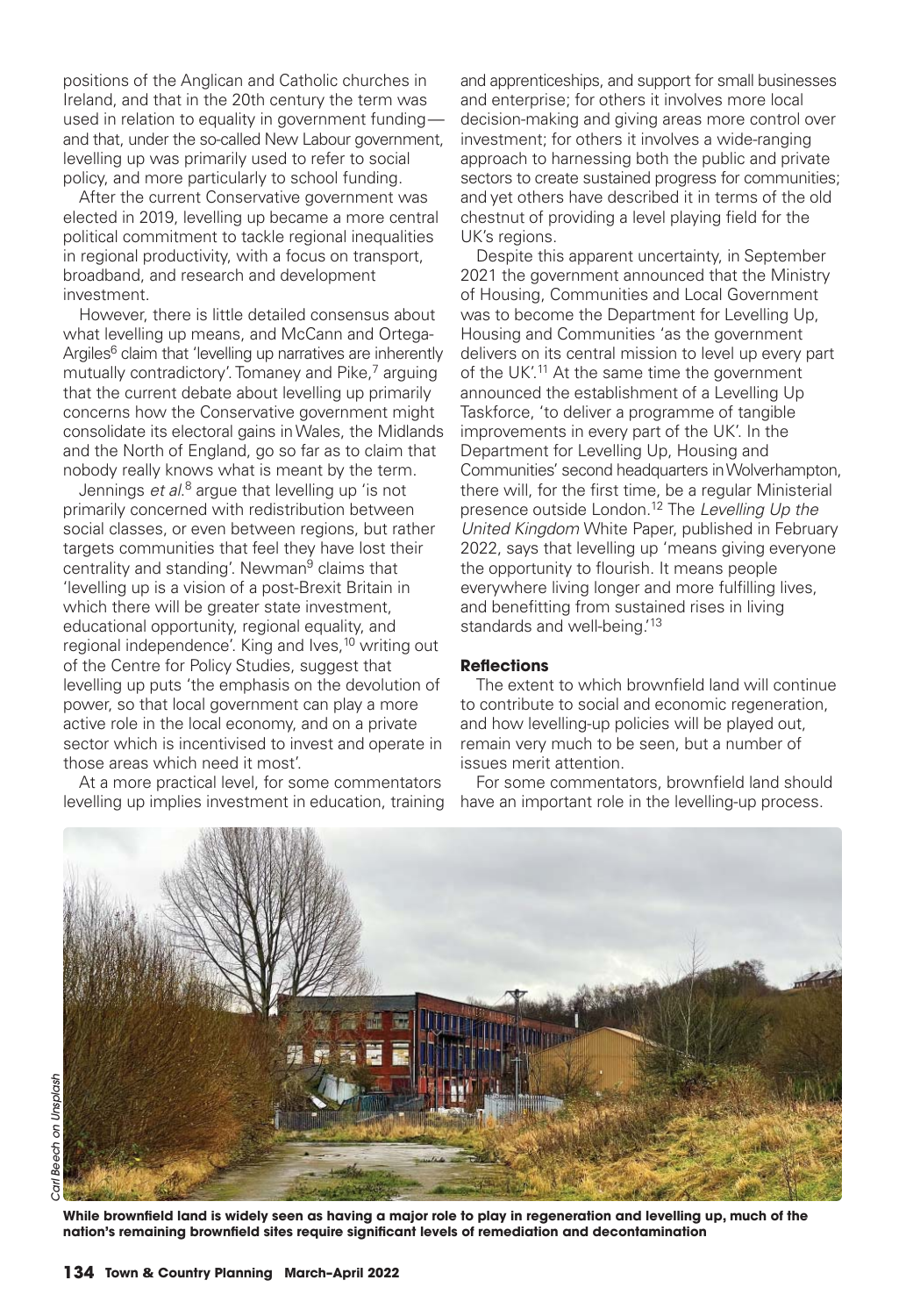In arguing that 'brownfield development is vital to levelling up', the Environmental Industries Commission,  $14$  for example, has argued that 'increasing brownfield development holds the key to levelling up. It will unlock the land needed to meet the housing crisis, make regional economies more productive, boost local construction firms, and help create more attractive environments for communities to enjoy and businesses to locate in.'

It also claimed that brownfield development can provide the land needed for increased housebuilding, for closing regional productivity gaps, for boosting the regional construction sector, and for enabling place-making. On the latter, for example, the Environmental Industries Commission suggested that increasing the proportion of brownfield development can increase community wellbeing, protect the Green Belt, and reduce air pollution.

 In a similar vein, the CPRE — The Countryside Charity15 has suggested that 'our plentiful supply of brownfield land [...] is an opportunity to develop the homes we need, where we need them, without destroying green fields. Harnessing this resource for housing development means that our precious countryside and green spaces can continue to provide crucial services for nature and the climate, as well as for people's health and wellbeing.'

However, Fothergill and Gore<sup>16</sup> have argued that in the North of England 'developing brownfield land [...] is rarely commercially viable', and McGuinness *et al*. 17 have suggested that, following the development of many of the brownfield sites first identified as suitable for development between 1997 and 2007 ('the lowest hanging fruit'), the 'remaining brownfield sites often have more intractable problems, such as contamination, that require de-risking or are not of a scale to be attractive to volume housebuilders'.

In a similar vein, Fothergill and Gore<sup>16</sup> suggested that 'the problem is negative land values — the cost of cleaning up and site preparation exceeds the value of the completed development-ready site. In these circumstances the private sector fails to bring the site to market.' They note that public sector funding was required to make it worthwhile for the private sector to invest in brownfield sites. In November 2021, under the levelling-up banner, the Department for Levelling Up, Housing and Communities<sup>18</sup> reported the allocation of some £60 million from the Brownfield Land Release Fund to support new housing development and new roads and infrastructure across over 60 local authority areas.

However, CPRE—The Countryside Charity<sup>15</sup> argued that despite the government funding available for brownfield redevelopment, particularly in terms of contributing to levelling up, planning policy lacked a 'truly 'brownfield first' approach', which effectively meant that 'much of our green spaces and countryside are built on before brownfield land is considered'.

More specifically, while it welcomed the new government brownfield development funding, it emphasised the importance of ensuring that the funding is properly directed to make a genuine contribution to levelling up, arguing that 'the crucial next steps for the effective levelling up of housing on brownfield land in the midlands and north will require the translation of this political will into actions and national planning policies […] This will mean overcoming the challenges and barriers which have restricted the development of brownfield land in the past, allowing for a comprehensive brownfield first policy which harnesses this regenerating resource and can be relied on as an aid in levelling-up.'

 Concerns have also been expressed about how the relationship between levelling up and planning will develop. A report by an independent group of planning researchers, practitioners and academics<sup>19</sup> has suggested that 'given that the Levelling Up agenda is now enthroned in the core rhetoric, if not the practice, of almost all government departments, it is both tactically and strategically important that the relationship between planning and Levelling Up is understood'. The authors argue that while 'good planning is important for the Levelling Up agenda (if taken seriously), because good planning is needed everywhere in England, at all levels', planning also matters in two additional ways in those places and areas most in need of improvement:

- first, because of planning's capacity 'to integrate across key agenda fields: well-being via incomes and good housing, addressing environmental issues, linking diagonally so that improvement works up and down from neighbourhoods through to regions'; and
- secondly, because of the need for 'the capacity' for planning to operate democratically, returning control to councils working with communities'.

 Finally, there is the wider question of levelling up and sustainable development. One of the most consistent messages in all the government's statements about levelling up is that it does not imply the 'levelling down' of some areas — rather, it is most enthusiastically expressed in terms of driving growth throughout the country, epitomised, for example, in the Government's *Planning for Sustainable Growth in the Oxford-Cambridge Arc* policy paper.<sup>20</sup>

 Setting aside concerns that promoting growth in what many might regard as one of the more prosperous and economically successful parts of the country might only serve to exacerbate regional inequalities, there are arguments not only that continuing economic growth is incompatible with sustainable development, and more specifically with lasting environmental improvement, but also that the need to move towards more genuinely sustainable consumption is becoming increasingly pressing. Such arguments emphasise that economic